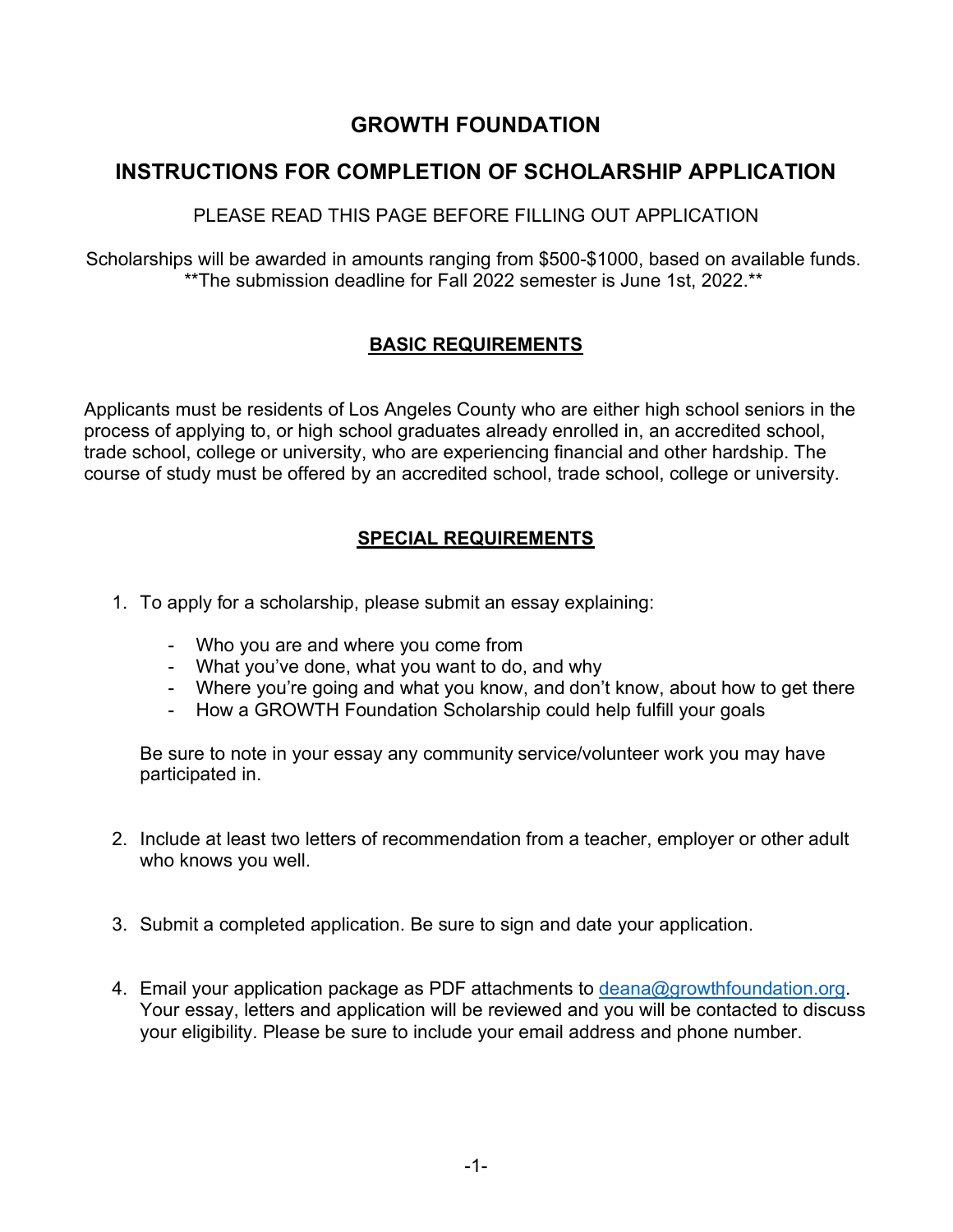# **GROWTH FOUNDATION**

#### . **SCHOLARSHIP APPLICATION**

PLEASE PRINT AND FILL IN ALL REQUESTED INFORMATION

|                                                                                                                                | Telephone ( <u>)</u> |  |
|--------------------------------------------------------------------------------------------------------------------------------|----------------------|--|
| First Initial<br>Last                                                                                                          |                      |  |
| <b>Street</b>                                                                                                                  | Zip<br>City          |  |
| Birthdate: U.S. Citizen: Yes No If not, Visa type                                                                              |                      |  |
| High School Attended_______________________________Graduation Date______________                                               |                      |  |
|                                                                                                                                |                      |  |
|                                                                                                                                |                      |  |
| I have been accepted to<br>in ◯ Winter ◯ Spring ◯ Summer ◯ Fall                                                                |                      |  |
| I will be transferring to<br>in O Winter O Spring O Summer O Fall                                                              |                      |  |
| I will continue at_________<br>through Winter spring Summer Tall                                                               |                      |  |
| I will complete my Vocational/Occupational Program<br>in the $\bigcap$ Winter $\bigcap$ Spring $\bigcap$ Summer $\bigcap$ Fall |                      |  |
| I am presently employed   Yes   No Average number of weekly hours                                                              |                      |  |
| Where employed:                                                                                                                |                      |  |
| How long employed: ____months_____years    Position_____________________________                                               |                      |  |
|                                                                                                                                |                      |  |
| Do you plan on working next semester?   Yes   No Weekly hours: _ _ _ _ _ _ _ _ _                                               |                      |  |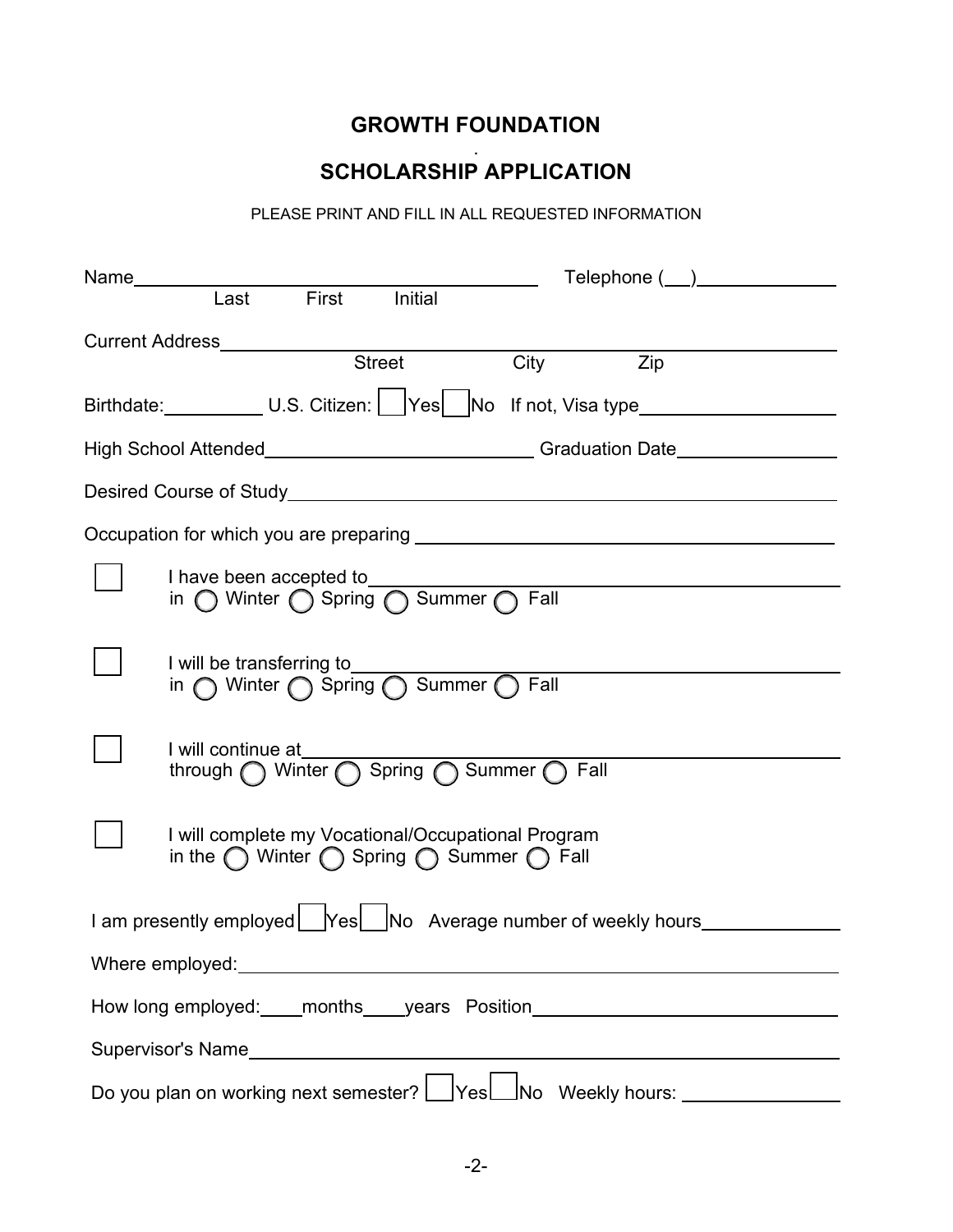# **PERSONAL FINANCIAL STATEMENT**

| Your monthly wages                                                                                                                 |                                                                                                                                                                                                                                                                                                                                                                     |  |
|------------------------------------------------------------------------------------------------------------------------------------|---------------------------------------------------------------------------------------------------------------------------------------------------------------------------------------------------------------------------------------------------------------------------------------------------------------------------------------------------------------------|--|
| Spouse's monthly wages                                                                                                             | $\begin{picture}(20,20) \put(0,0){\vector(1,0){100}} \put(15,0){\vector(1,0){100}} \put(15,0){\vector(1,0){100}} \put(15,0){\vector(1,0){100}} \put(15,0){\vector(1,0){100}} \put(15,0){\vector(1,0){100}} \put(15,0){\vector(1,0){100}} \put(15,0){\vector(1,0){100}} \put(15,0){\vector(1,0){100}} \put(15,0){\vector(1,0){100}} \put(15,0){\vector(1,0){100}} \$ |  |
| If you live with your parents, do they help you financially?<br><b>No</b><br> Yes                                                  |                                                                                                                                                                                                                                                                                                                                                                     |  |
| If yes, how much? $\frac{1}{2}$                                                                                                    |                                                                                                                                                                                                                                                                                                                                                                     |  |
| All other income from sources not<br>reported above (i.e., disability, gifts<br>from other relatives, prize money, etc.) $\quad \$ |                                                                                                                                                                                                                                                                                                                                                                     |  |
| Ages and names of dependent children or other dependents:                                                                          |                                                                                                                                                                                                                                                                                                                                                                     |  |
| <b>NAME</b><br><u>AGE</u>                                                                                                          | <b>RELATIONSHIP</b>                                                                                                                                                                                                                                                                                                                                                 |  |
|                                                                                                                                    |                                                                                                                                                                                                                                                                                                                                                                     |  |
|                                                                                                                                    |                                                                                                                                                                                                                                                                                                                                                                     |  |
|                                                                                                                                    | 2. Do you receive Financial Aid? Yes No What type                                                                                                                                                                                                                                                                                                                   |  |
|                                                                                                                                    |                                                                                                                                                                                                                                                                                                                                                                     |  |
| I am not eligible for Financial Aid or Public Support for higher education because                                                 |                                                                                                                                                                                                                                                                                                                                                                     |  |

3. Briefly describe any unusual circumstances that affect your financial condition: